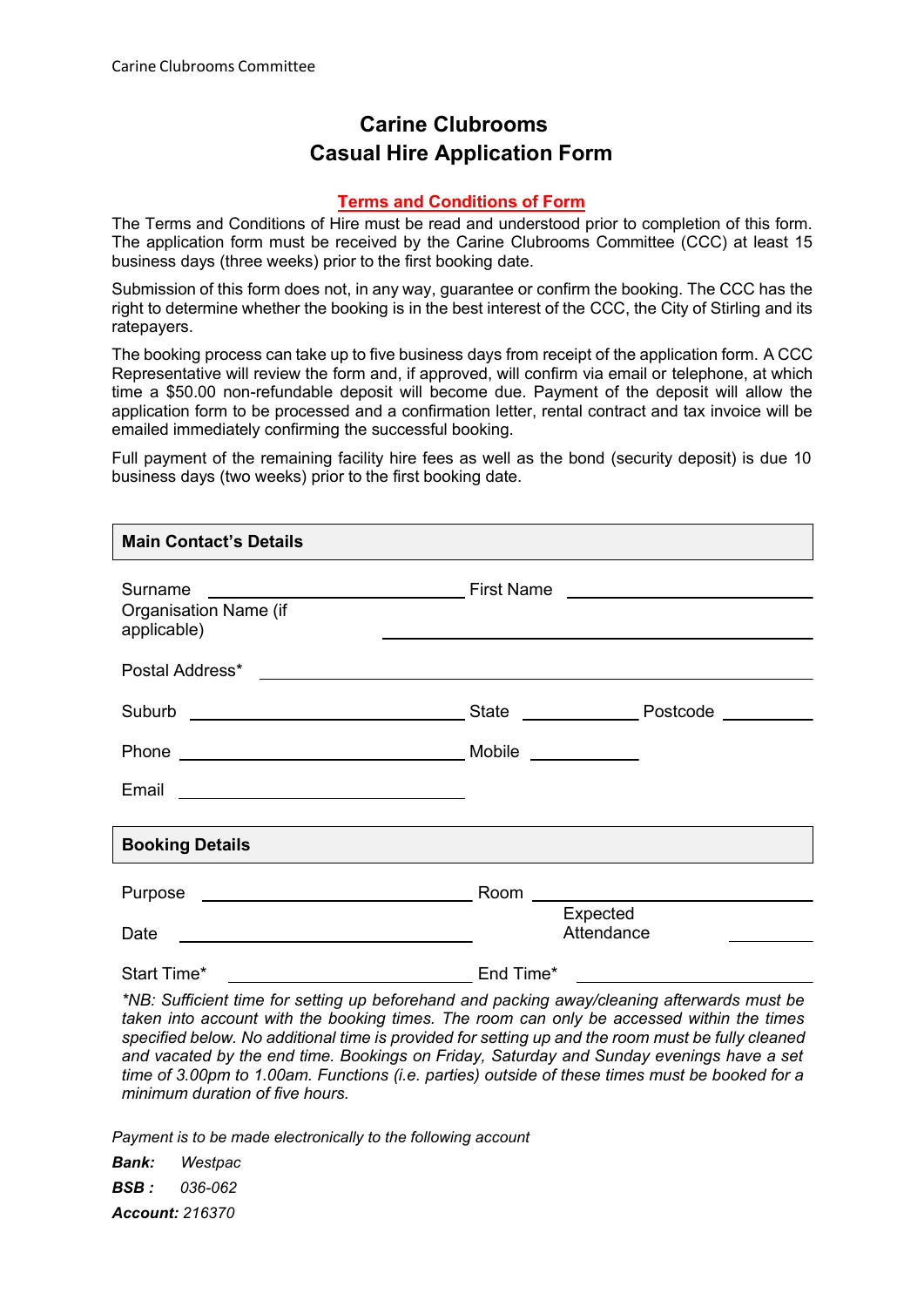$\overline{\phantom{a}}$ 

| <b>Checklist</b>                                                                                                                                                                                                                                                                                                                                                                                                                                                                                                                                                     |     |     |
|----------------------------------------------------------------------------------------------------------------------------------------------------------------------------------------------------------------------------------------------------------------------------------------------------------------------------------------------------------------------------------------------------------------------------------------------------------------------------------------------------------------------------------------------------------------------|-----|-----|
| If applicable, is the organisation not-for-profit?<br>If yes, the CCC must receive the organisation's Certificate of Incorporation together with this<br>application form to qualify for the community rate of hire.                                                                                                                                                                                                                                                                                                                                                 | Yes | No  |
| Will access to the kitchen be required?                                                                                                                                                                                                                                                                                                                                                                                                                                                                                                                              | Yes | No. |
| Access to the commercial kitchen is not automatically provided and must be requested. There is no<br>extra cost for using the commercial kitchen, although the minimum bond (security deposit) will<br>increase to \$1000.00.                                                                                                                                                                                                                                                                                                                                        |     |     |
| Yes<br>Will private security services be required?<br>No.<br>'High risk' functions such as birthday parties or bookings with more than 300people in attendance will<br>require private security services with the ratio of two guards for the first 50 people and one guard per<br>50 people thereafter. It is the hirer's responsibility to engage the services of a licensed security<br>company. The CCC must receive a letter from the security company outlining the services they are<br>to provide at least 10 business days prior to the first booking date. |     |     |
| Yes<br>Will a liquor licence be required?<br>No.<br>A liquor licence is required when alcohol is sold or if a door/cover charge is sold and the alcohol is<br>supplied. A liquor licence is not required if alcohol is 'bring your own' (BYO). An Occasional Liquor<br>Licence can be applied for through the Department of Racing, Gaming and Liquor at<br>www.rgl.wa.gov.au and must be received by the CCC at least 10 business days prior to the first<br>booking date.                                                                                          |     |     |
| Will there be a live band?<br>Live bands are not permitted in City of Stirling facilities. Pre-recorded forms of music, for example<br>CD, MP3 or DJ are acceptable, though must be maintained at a reasonable level. For further<br>information, visit http://www.slp.wa.gov.au/statutes/swans.nsf and follow the links to the<br>Environmental Protection (Noise) Regulations 1997 Act.                                                                                                                                                                            | Yes | No. |
| Will public liability insurance be required?<br>Public liability insurance is designed for professionals who interact with customers or members of the<br>public. It protects against claims of personal injury or property damage that a third party suffers as a                                                                                                                                                                                                                                                                                                   | Yes | No. |

public. It protects against claims of personal injury or property damage that a third party suffers as a *result of the business activities. Public liability insurance is recommended but is not an essential condition of hire.*